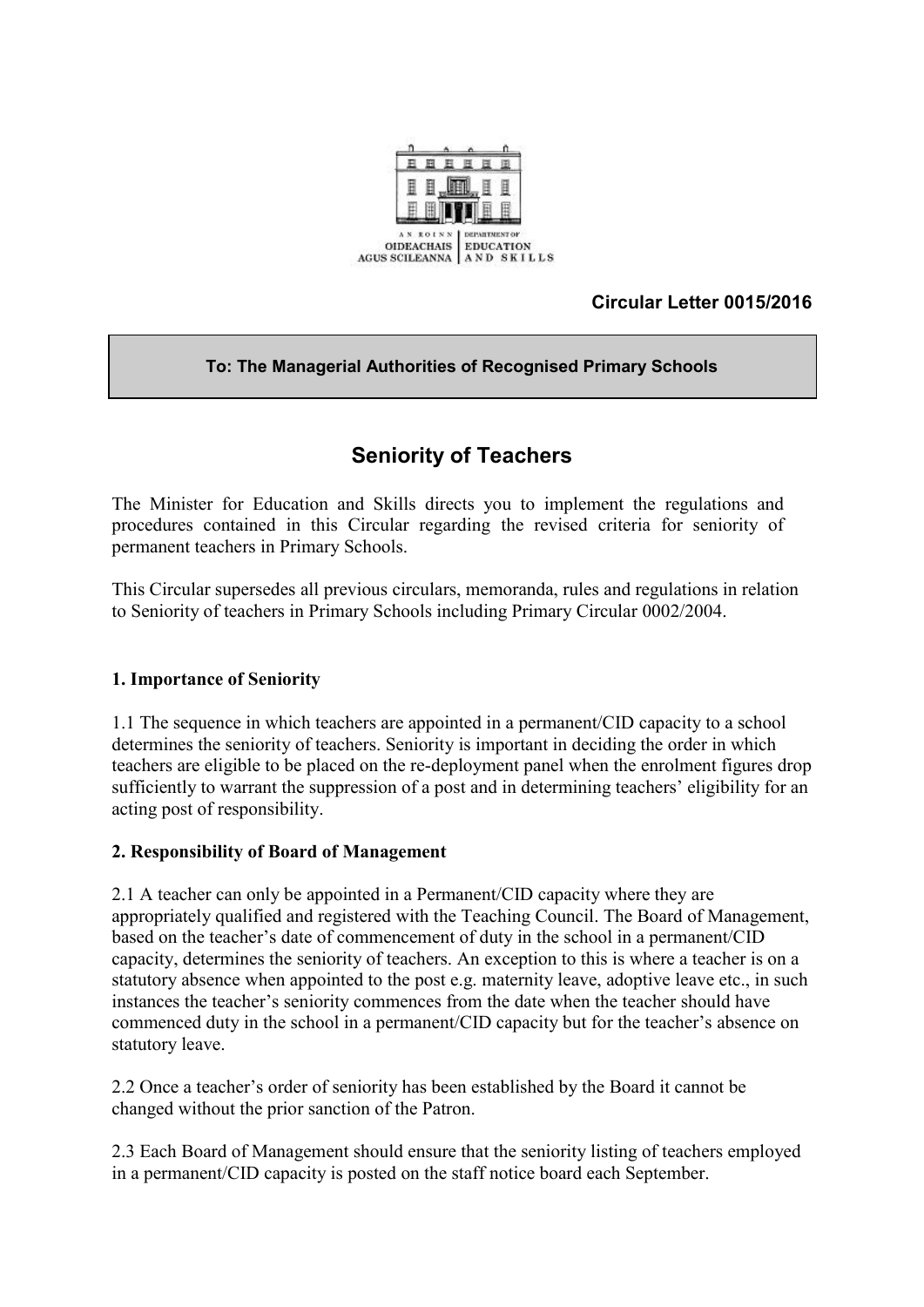#### **3. Rules for Determining Seniority**

3.1 A Principal teacher is always the most senior teacher in a school, irrespective of length of service given in a school. A Principal teacher can only relinquish a post of Principal teacher and remain employed as a teacher in the same school provided there is a permanent vacancy in the school. Where a Principal teacher relinquishes the post of Principal and takes up the available permanent vacancy in the school s/he becomes the most junior teacher in the school. Previous service given in the school does not count for seniority purposes.

## 3.2 Status of CID holders

A teacher employed on a contract of indefinite duration holds an employment status that is equal to that of a permanent teacher and is awarded seniority in accordance with the provisions of this circular.

3.3 Service given previously in the same school as a substitute or fixed term (qualified or unqualified) teacher does not count towards seniority.

3.4 A teacher due to be re-deployed but who is subsequently retained in the school retains their seniority. The following is the order of seniority where two or more teachers commence employment in a permanent/CID capacity on the same day:-

- A teacher awarded a Contract of Indefinite Duration in the same school
- A teacher appointed to a permanent post in the school from the main redeployment panel
- A teacher appointed to a permanent post in the school from the supplementary panel
- A teacher appointed to a permanent post in the school by open competition.

3.5 Determining order of seniority where two or more teachers commence employment in a permanent/CID capacity on the same day by the same method of appointment:-

- If two or more teachers commence duty on the same day following an interview process, the Board of Management should establish their order of seniority based on the order the teachers were ranked in the interview process i.e. the teacher who was ranked highest following the interview process should be given the higher seniority ranking.
- Where two or more teachers commence duty on the same day through any other means of appointment, the Board of Management should determine their order of seniority, in a fair and transparent manner, taking account of the overall needs of the school

3.6 If a teacher leaves a school either voluntarily or is redeployed and is subsequently reappointed to the school in a permanent capacity at a later date then the teacher's seniority will commence from the date of re-commencement of employment in a permanent capacity.

3.7 Job sharing service is reckoned as full service for the purpose of seniority. All approved absences e.g. career break, maternity leave, adoptive leave, parental leave, paternity leave, sick leave do not affect a teacher's seniority.